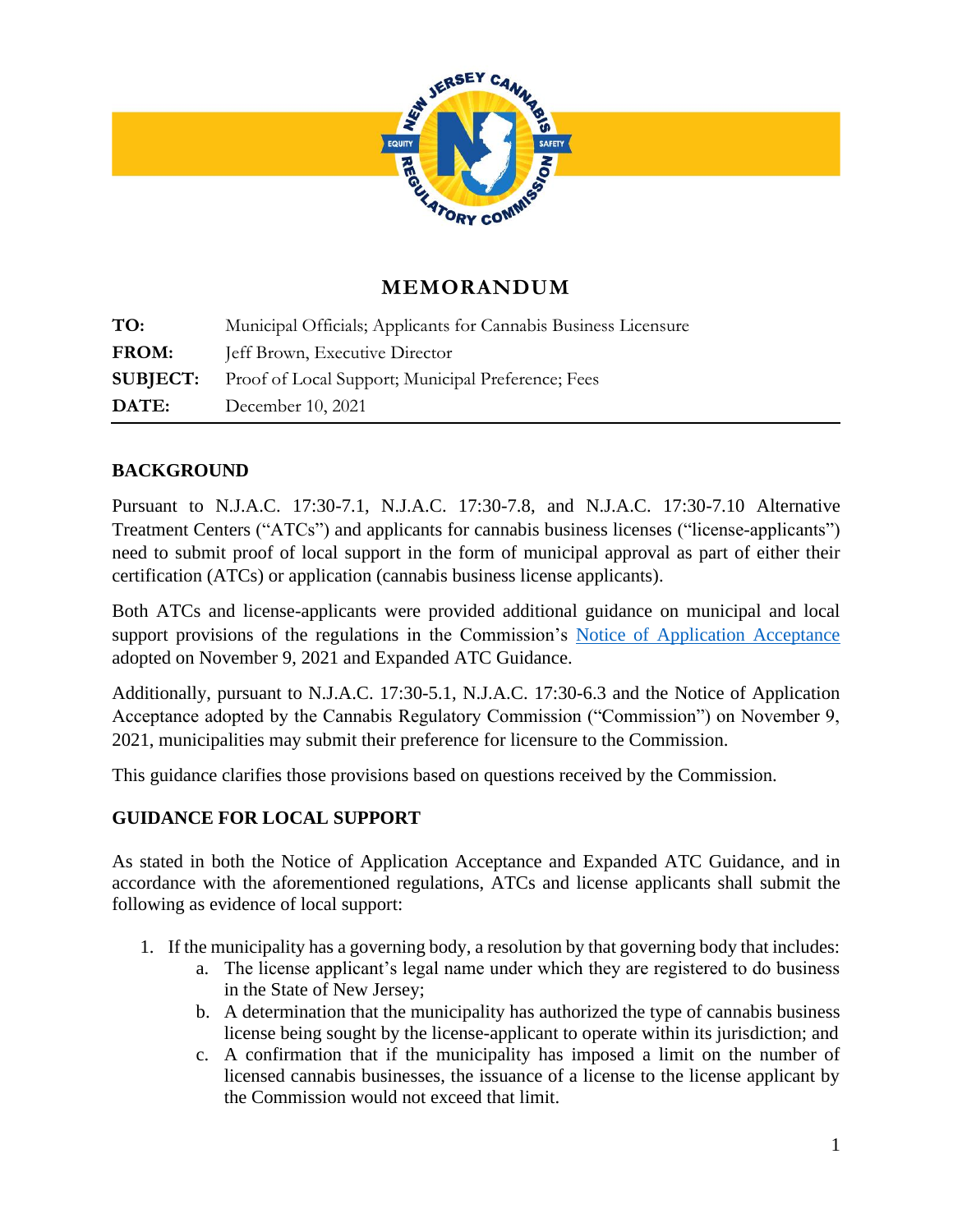

- municipality's executive that includes:
	- a. The license applicant's legal name under which they are registered to do business in the State of New Jersey;
	- b. A determination that the municipality has authorized the type of cannabis business license being sought by the license-applicant to operate within its jurisdiction; and
	- c. A confirmation that if the municipality has imposed a limit on the number of licensed cannabis businesses, the issuance of a license to the license applicant by the Commission would not exceed that limit.

Therefore, where a municipality has a governing body, the ATC or license applicant shall submit a resolution of support from that governing body.

Where a municipality has no governing body, the ATC or license applicant shall submit a letter of support from the municipality's executive.

In either case, the resolution or letter of support must include all three pieces of information listed in the Notice of Application Acceptance and the Expanded ATC Guidance:

- 1. The license applicant's legal name under which they are registered to do business in the State of New Jersey;
- 2. A determination that the municipality has authorized the type of cannabis business license being sought by the license-applicant to operate within its jurisdiction; and
- 3. A confirmation that if the municipality has imposed a limit on the number of licensed cannabis businesses, the issuance of a license to the license applicant by the Commission would not exceed that limit.

# **GUIDANCE FOR MUNICIPALITIES AND MUNICIPAL PREFERENCE**

As stated in both the Notice of Application Acceptance and in accordance with the aforementioned regulations, municipalities may submit their preferences in regard to licensing to the Commission, provided it:

- 1. Is received by the Commission in writing within 28 days from when the municipality receives application materials from the Commission;
- 2. Does not conflict with any letters or resolutions of support previously issued to license applicants by the municipality; and
- 3. Includes:
	- a. A letter of support or resolution (as applicable) that includes the license applicant's legal name under which they are registered to do business in the State of New Jersey;
	- b. A determination that the municipality has authorized the type of cannabis business license being sought by the license-applicant to operate within its jurisdiction; and